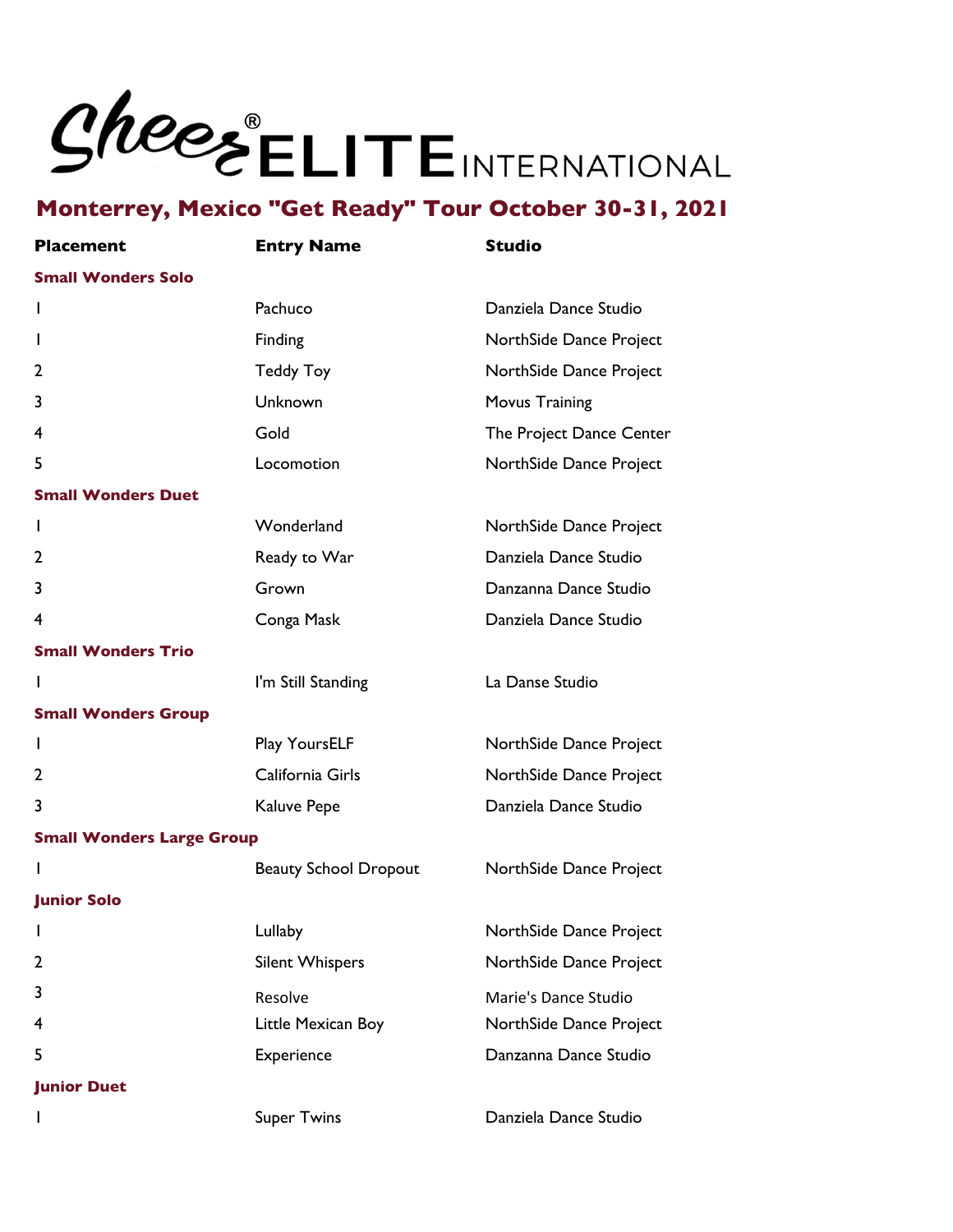# **Monterrey, Mexico "Get Ready" Tour October 30-31, 2021**

| <b>Placement</b>          | <b>Entry Name</b>          | <b>Studio</b>                 |
|---------------------------|----------------------------|-------------------------------|
| $\mathbf{2}$              | Grace                      | Danzanna Dance Studio         |
| 3                         | <b>Chiquitos Team Band</b> | Danziela Dance Studio         |
| 4                         | <b>Xscape</b>              | Danziela Dance Studio         |
| 5                         | El Bocinon                 | Danziela Dance Studio         |
| <b>Junior Trio</b>        |                            |                               |
| L                         | Hair, Nails, Hips, Heels   | NorthSide Dance Project       |
| 2                         | <b>Kids Bombs</b>          | Danziela Dance Studio         |
| 3                         | Old School                 | Andreina Pavon Ballet Coachig |
| 4                         | No Surprises               | Movus Training                |
| 5                         | Absolute                   | Danzanna Dance Studio         |
| <b>Junior Group</b>       |                            |                               |
| $\mathbf{I}$              | <b>Pink Blossoms</b>       | NorthSide Dance Project       |
| 2                         | Lil Bombs                  | Danziela Dance Studio         |
| 2                         | I Will Make It             | Movus Training                |
| 3                         | Yo Veng de Cuba            | Danziela Dance Studio         |
| 4                         | Touch                      | La Danse Studio               |
| 5                         | Hula Mai                   | Danziela Dance Studio         |
| <b>Junior Large Group</b> |                            |                               |
| L                         | <b>Lil Northsiders</b>     | NorthSide Dance Project       |
| 2                         | <b>Escuadron DDS</b>       | Danziela Dance Studio         |
| 3                         | <b>Ancients Ruins</b>      | Danziela Dance Studio         |
| 4                         | <b>Beautiful Fiancees</b>  | Danzanna Dance Studio         |
| 5                         |                            |                               |

#### **Pre-Teen Solo**

|                | Nature of Light | Ale Mancillas Dance Studio |
|----------------|-----------------|----------------------------|
| $\overline{2}$ | Departure       | Marie's Dance Studio       |
| $\mathbf{3}$   | Discover        | Marie's Dance Studio       |
| $\overline{4}$ | Eclipse         | NorthSide Dance Project    |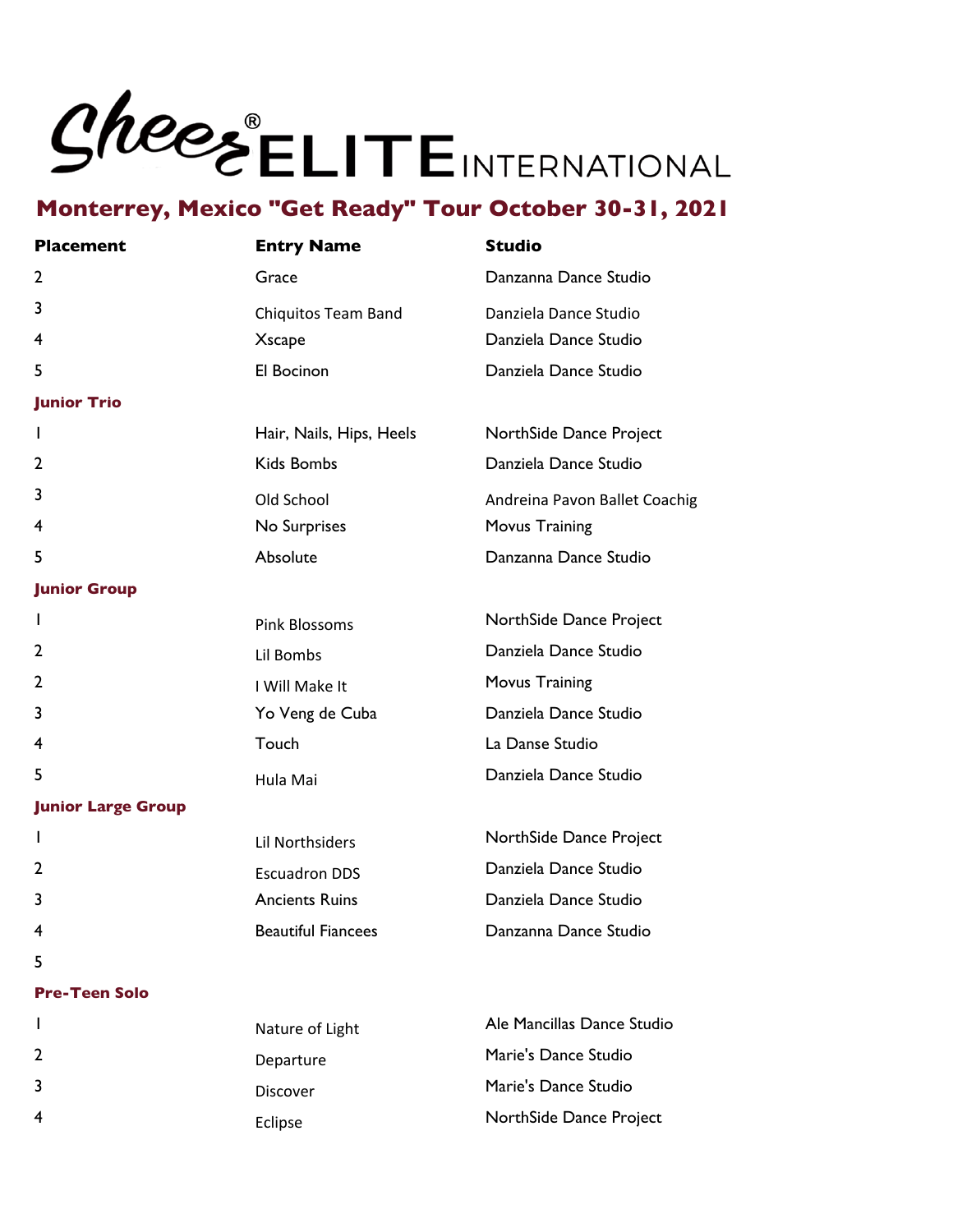| <b>Placement</b>            | <b>Entry Name</b>               | <b>Studio</b>               |
|-----------------------------|---------------------------------|-----------------------------|
| 4                           | From the Dust                   | <b>Movus Training</b>       |
| 4                           | Home                            | Movus Training              |
| 5                           | Piedras Preciosas               | Escuela Ballet de Monterrey |
| <b>Pre-Teen Solo (Male)</b> |                                 |                             |
| $\mathbf{I}$                | Let's Do It                     | Danziela Dance Studio       |
| 2                           | <b>DNA</b>                      | NorthSide Dance Project     |
| 3                           | Salsa Con Colo                  | Danziela Dance Studio       |
| <b>Pre-Teen Duet</b>        |                                 |                             |
| $\mathbf{I}$                | <b>Flash Pose</b>               | NorthSide Dance Project     |
| 2                           | Gravity                         | Danzanna Dance Studio       |
| 3                           | Chouchou                        | Danziela Dance Studio       |
| <b>Pre-Teen Trio</b>        |                                 |                             |
| L                           | Tomorrow                        | Movus Training              |
| <b>Pre-Teen Group</b>       |                                 |                             |
| $\mathbf{I}$                | Woman's Work                    | Movus Training              |
| 2                           | Tambourine                      | La Danse Studio             |
| 3                           | 4 Points                        | Danziela Dance Studio       |
| 4                           | One for the Road                | Danziela Dance Studio       |
| 5                           | Cuan Lejos Voy                  | Attitude Dance Studio       |
| <b>Pre-Teen Large Group</b> |                                 |                             |
|                             | Human                           | Movus Training              |
| <b>Teen Solo</b>            |                                 |                             |
| L                           | Heaven and Hell                 | NorthSide Dance Project     |
| ı                           | Heavenly                        | Movus Training              |
| 2                           | Cellophane                      | Marie's Dance Studio        |
| 2                           | Even if the Sky is Falling Down | La Danse Studio             |
| 3                           | Oblivion                        | Movus Training              |
| 4                           | Don't Forget Me                 | Movus Training              |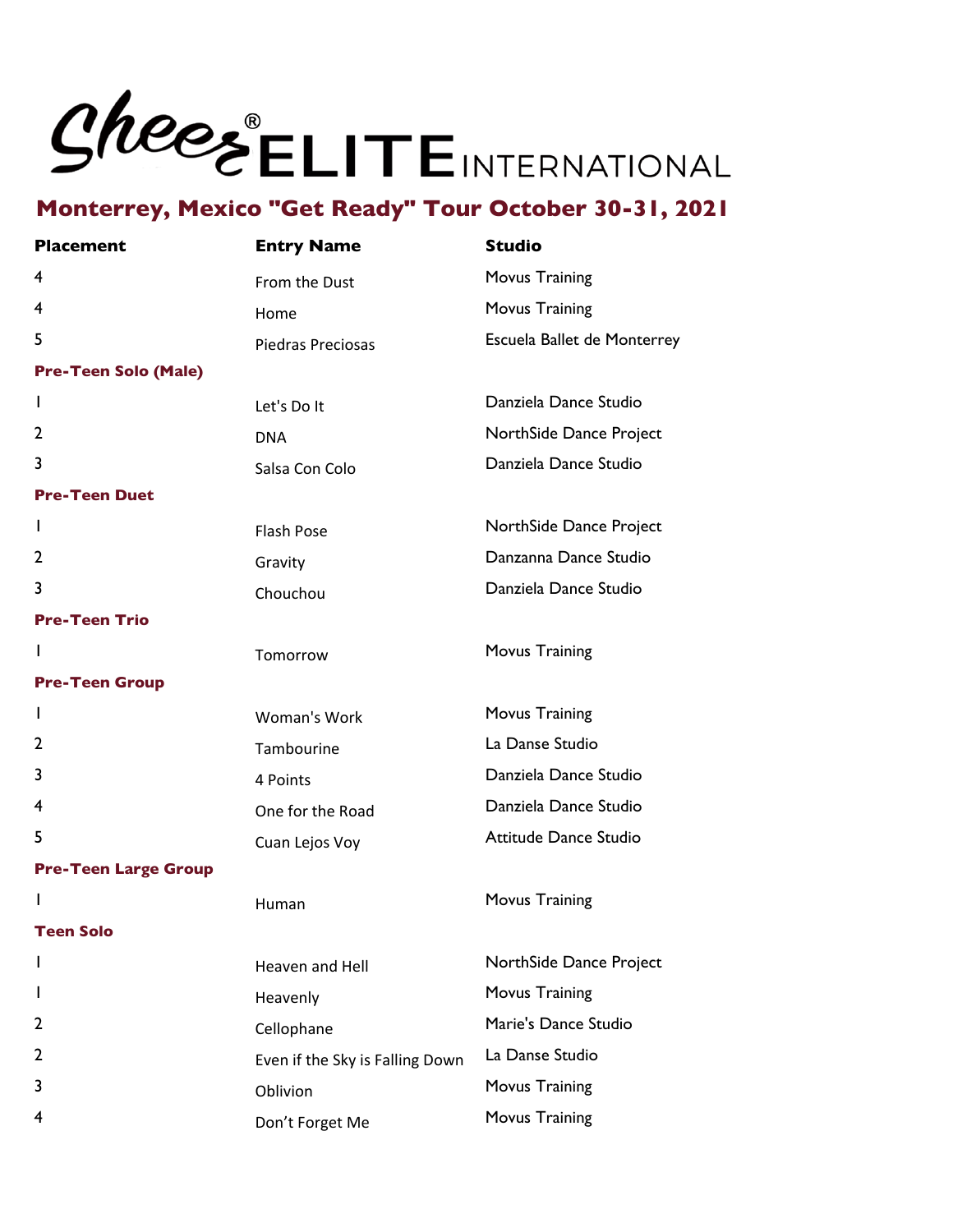| <b>Placement</b>        | <b>Entry Name</b>     | <b>Studio</b>                        |
|-------------------------|-----------------------|--------------------------------------|
| 5                       | <b>Emperess</b>       | NorthSide Dance Project              |
| <b>Teen Duet</b>        |                       |                                      |
| T                       | <b>Black or White</b> | La Danse Studio                      |
| $\overline{2}$          | Unready               | Movus Training                       |
| 3                       | Time of Our Lives     | La Danse Studio                      |
| <b>Teen Trio</b>        |                       |                                      |
| T                       | Satisfied             | La Danse Studio                      |
| $\mathbf{2}$            | Renegades             | NorthSide Dance Project              |
| 3                       | Eunia                 | NorthSide Dance Project              |
| <b>Teen Group</b>       |                       |                                      |
| T                       | The Renegades         | NorthSide Dance Project              |
| $\mathbf{2}$            | Take on Me            | La Danse Studio                      |
| 3                       | Yonce                 | La Danse Studio                      |
| 4                       | Lung                  | NorthSide Dance Project              |
| 5                       | Up                    | La Danse Studio                      |
| <b>Teen Large Group</b> |                       |                                      |
| T                       | Northsiders           | NorthSide Dance Project              |
| $\overline{2}$          | You Can't Sit with Us | Movus Training                       |
| <b>Senior Solo</b>      |                       |                                      |
| I.                      | Zarah                 | NorthSide Dance Project              |
| $\overline{2}$          | Wicked                | NorthSide Dance Project              |
| 3                       | Seven Steps to Heaven | La Danse Studio                      |
| 4                       | Maliachi              | NorthSide Dance Project              |
| 5                       | Fixated               | <b>Movus Training</b>                |
| <b>Senior Group</b>     |                       |                                      |
| $\mathbf{I}$            | The Radical Self      | NorthSide Dance Project              |
| <b>Adult Solo</b>       |                       |                                      |
| ı                       | Metamorfosis          | Centro de Formacio Artistica Cozumel |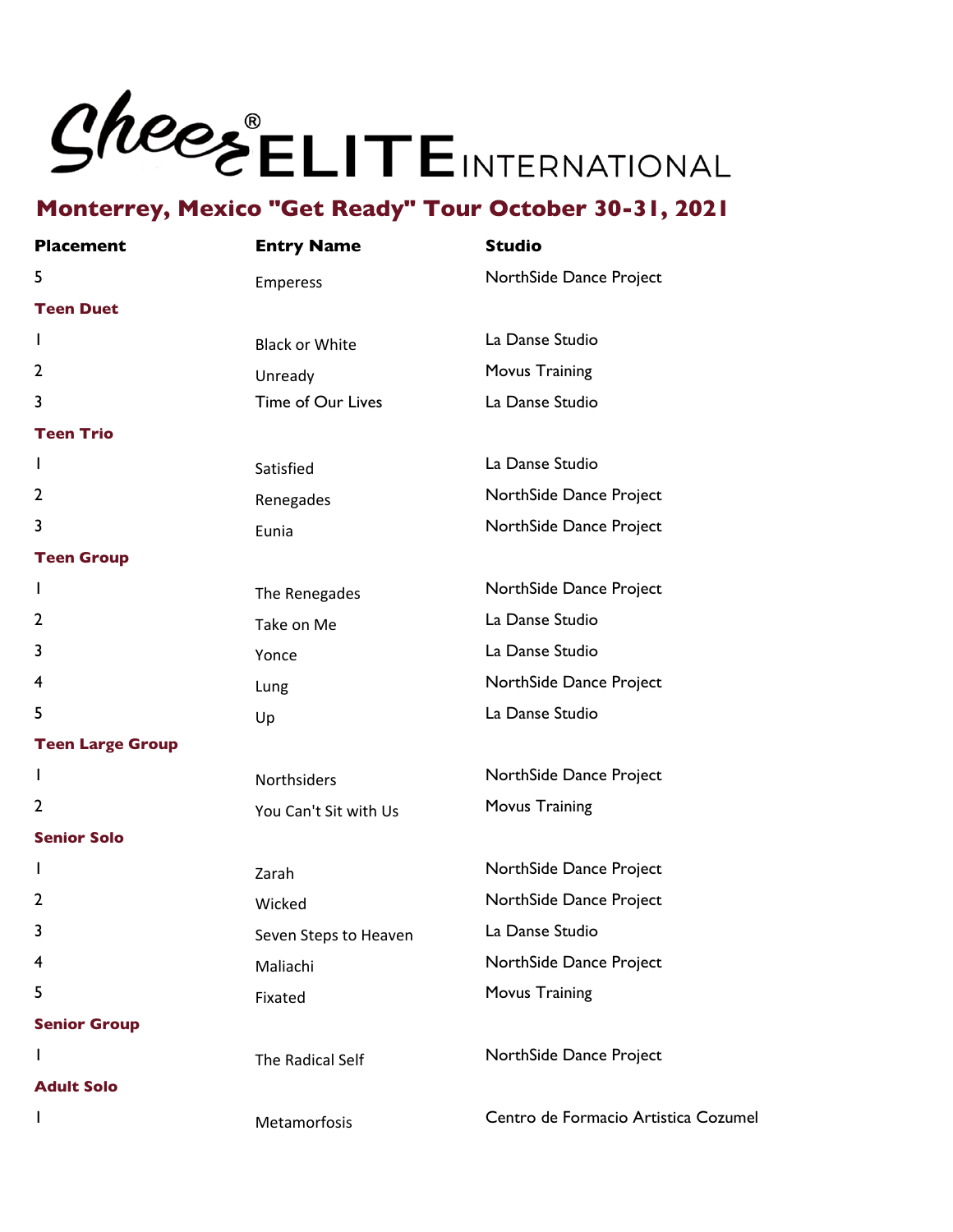# **Monterrey, Mexico "Get Ready" Tour October 30-31, 2021**

| <b>Placement</b>              | <b>Entry Name</b>                                | <b>Studio</b>                        |
|-------------------------------|--------------------------------------------------|--------------------------------------|
| $\overline{2}$                | Torero                                           | Centro de Formacio Artistica Cozumel |
| 12 and Under Production       |                                                  |                                      |
|                               | Latin Stars                                      | Danziela Dance Studio                |
| <b>Overall Solo/Duet/Trio</b> |                                                  |                                      |
|                               | #165 Satisfied                                   | La Danse Studio                      |
|                               | <b>Overall Group/Large Group/Line/Production</b> |                                      |
|                               | #130 Woman's Work                                | <b>Movus Training</b>                |

### **Sheer Artist Award - First Place High Score Solo/Duet/Trio - 2021 Tour or National Convention Scholarship**

| Patricio Sanchez                           | Renata Jimenez Hinojosa       |
|--------------------------------------------|-------------------------------|
| Alison Alvarez                             | Valeria Gonzalez              |
| Zoe Acua Lopez                             | Camila Lopez                  |
| Iris Berino Rodriguez                      | Celeste Avalos                |
| Elena Garza                                | Pau Garza                     |
| Valentina Padilla                          | Mariana Ruiz                  |
| Lucia Salazar                              | Sofia Helguera                |
| Ana Cristina Berino                        | Samantha Bartheneuf           |
| Luis Roberto Duarte Cerecedo Angela Torres |                               |
| Jimena Sarahi Garza Aguirre                | Sara Salazar                  |
| Mayte Garcia                               | Sara Victoria Holguin Padilla |
| Balbina Cueva                              |                               |
| July Guerrero Ortega                       |                               |
|                                            |                               |

## **Sheer Competition Voucher - First Place High Score Group/Large Group/Line/Production/Overall**

| Small Wonders Group, Small  | \$775 | NorthSide Dance Project |
|-----------------------------|-------|-------------------------|
| Wonders Large Group, Junior |       |                         |
| Group, Junior Large Group,  |       |                         |
| Teen Group, Teen Large      |       |                         |
| Group, Senior Group         |       |                         |
| 12 and Under Production     | \$150 | Danziela Dance Studio   |
| Pre-Teen Group, Pre-Teen    | \$425 | <b>Movus Training</b>   |
| Large Group, Overall Group  |       |                         |
| Overall Trio                | \$200 | La Danse                |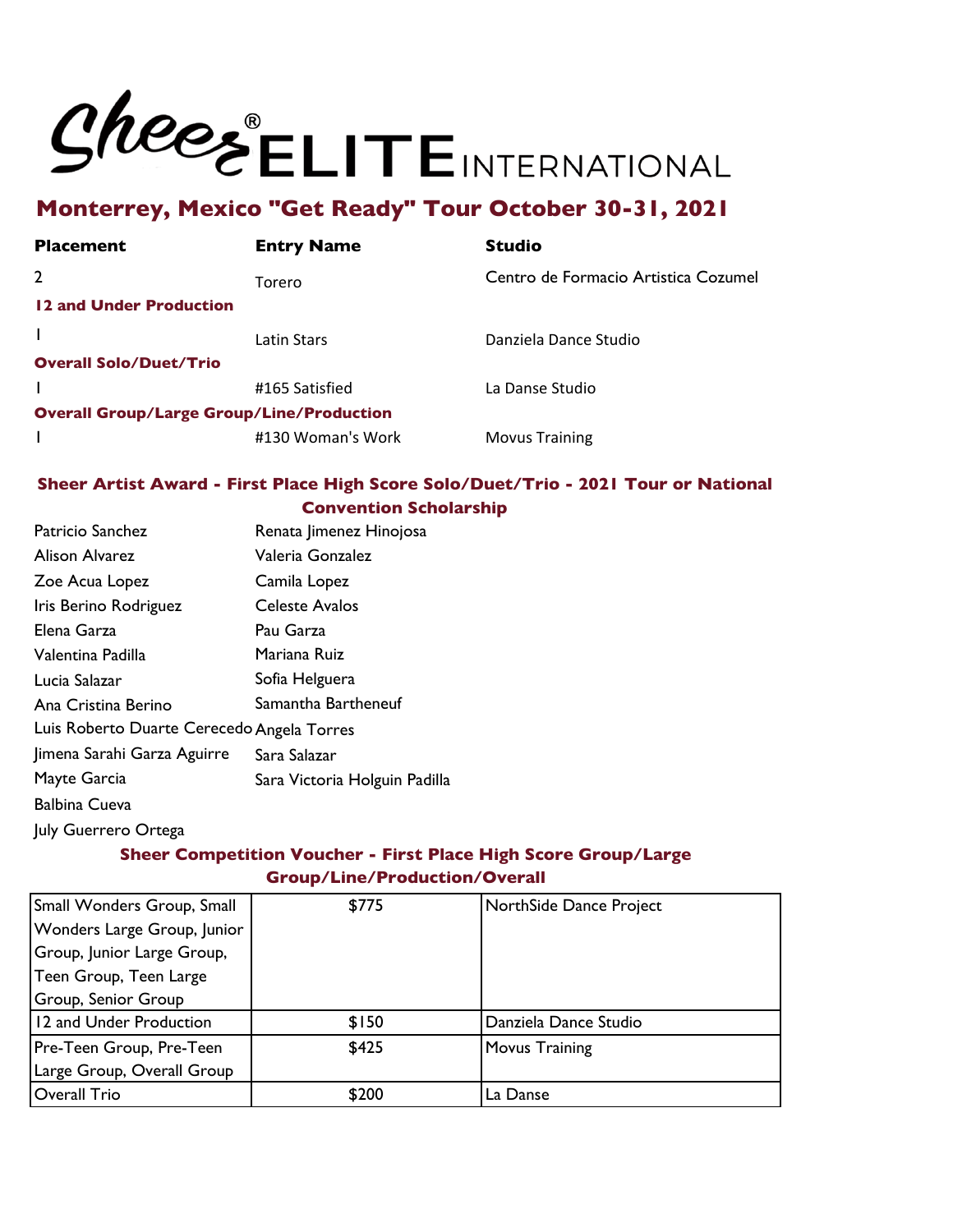

# **Monterrey, Mexico "Get Ready" Tour October 30-31, 2021**

#### **Placement Entry Name Studio**

## **Sheer Choreography Award - Outstanding Choreography - 2021 National \$100 Credit**

| #157 Even if the Sky is Falling C La Danse Studio |                                                                            |
|---------------------------------------------------|----------------------------------------------------------------------------|
| #100 Discover                                     | Marie's Dance Studio                                                       |
| #130 Woman's Work                                 | Movus Training                                                             |
| #89 Pink Blossoms                                 | NorthSide Dance Project                                                    |
|                                                   | Sheer Excellence Award - Recognition of Faculty in Convention Class - 2021 |

**Full National Convention Scholarship**

Carolina Herrera Medellin Anya Garza-Tijerina Barbara Michelle Garcia Garza Ximena Delgado Regina Montserrat Lozano Cuellar Andrea Duarte Olivia Leal Saori Wong

## **Sheer Style Award - Highest Score per Dance Style - 2021 National \$100 Credit**

| Acrobatic              | #8 Soldier                | The Project Dance Center    |
|------------------------|---------------------------|-----------------------------|
| <b>Ballet</b>          | #37 Play YoursELF         | NorthSide Dance Project     |
| Contemporary           | #130 Woman's Work         | Movus Training              |
| Hip Hop                | #182 Northsiders          | NorthSide Dance Project     |
| <b>azz</b>             | #32 California Girls      | NorthSide Dance Project     |
| Lyrical                | $#153$ Heavenly           | Movus Training              |
| Lyrical                | #124 Departure            | Marie's Dance Studio        |
| Modern                 | #175 Next To You          | NorthSide Dance Project     |
| <b>Musical Theater</b> | #41 Beauty School Dropout | NorthSide Dance Project     |
| <b>Ethnic</b>          | #109 Salsa con Coco       | Danziella Dance Studio      |
| Pointe                 | #122 Piedras Preciosas    | Escuela Ballet de Monterrey |
| Tap                    | #165 Satisfied            | La Danse Studio             |
| Specialty              | #171 Zarah                | NorthSide Dance Project     |

## **Sheer Director Award - Highest Score per Dance Studio - 2021 National \$100 Credit**

#47 Experience Danzanna Dance Studio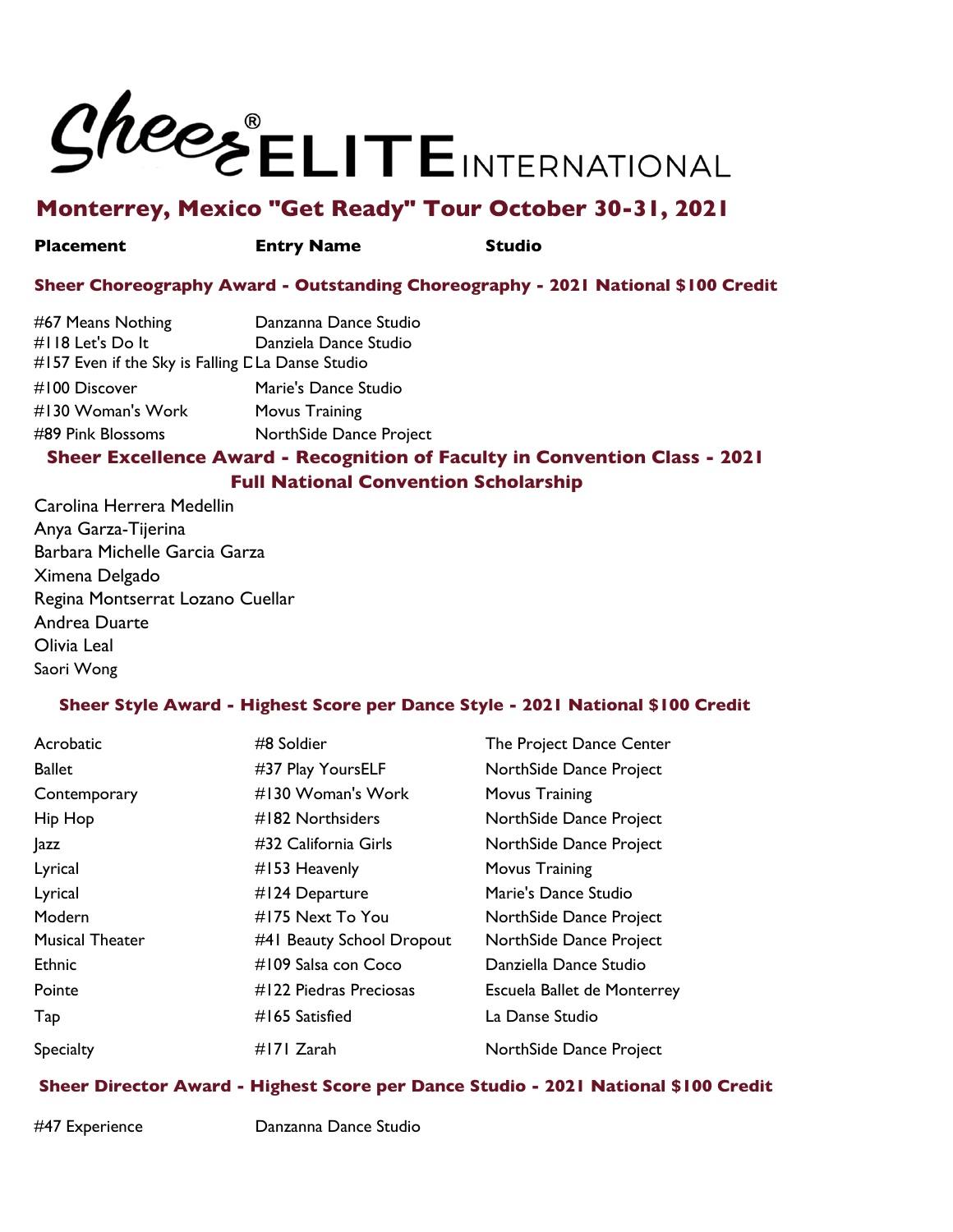

# **Monterrey, Mexico "Get Ready" Tour October 30-31, 2021**

| <b>Placement</b>                 | <b>Entry Name</b>                       | Studio |
|----------------------------------|-----------------------------------------|--------|
| $#12$ Pachuco                    | Danziela Dance Studio                   |        |
| #165 Satisfied<br>#124 Departure | La Danse Studio<br>Marie's Dance Studio |        |
| #130 Woman's Work                | Movus Training                          |        |
| #182 Northsiders                 | NorthSide Dance Project                 |        |
|                                  |                                         |        |

## **MOVE - Half Intensive Scholarship**

Tamara Guzman Pau Garza

## **Wylliams Henry Full Intensive Scholarship**

Sara Victora Holguin Padilla

### **Orlando Dance Conservatory Scholarships (2 half, 3 quarter)**

Maria Andrea Arroya Garcia - Half Cora Salazar - Half

Valentina Galvan - Quarter Valeria Gonzalez - Quarter Ana Karen Guzman Gutierrez - Quarter

## **University of Nevada Las Vegas Scholarships (1 Full, 6 Half)**

| A Ra Jun Park - Full          |                            |                      |
|-------------------------------|----------------------------|----------------------|
| Silvia Adamary Acosta Rubio - | Mariel Elizondo - Half     |                      |
| Half                          | Celeste Avalos - Half      |                      |
| Katia Ochoa - Half            | Samantha Bartheneuf - Half | Rebeca Guzman - Half |

## **Attitude Convention 5 Scholarships**

Isabella Leal Carolina Aamparripa

Sara Ivanna Luna

## **Congeniality Award**

Marie's Dance Studio

## **Vickie Sheer Award - Achievement Above and Beyond Expectations - 2021 National \$50 Credit**

Small Wonder **Regina Montserrat Lozano Cuell** NorthSide Dance Project